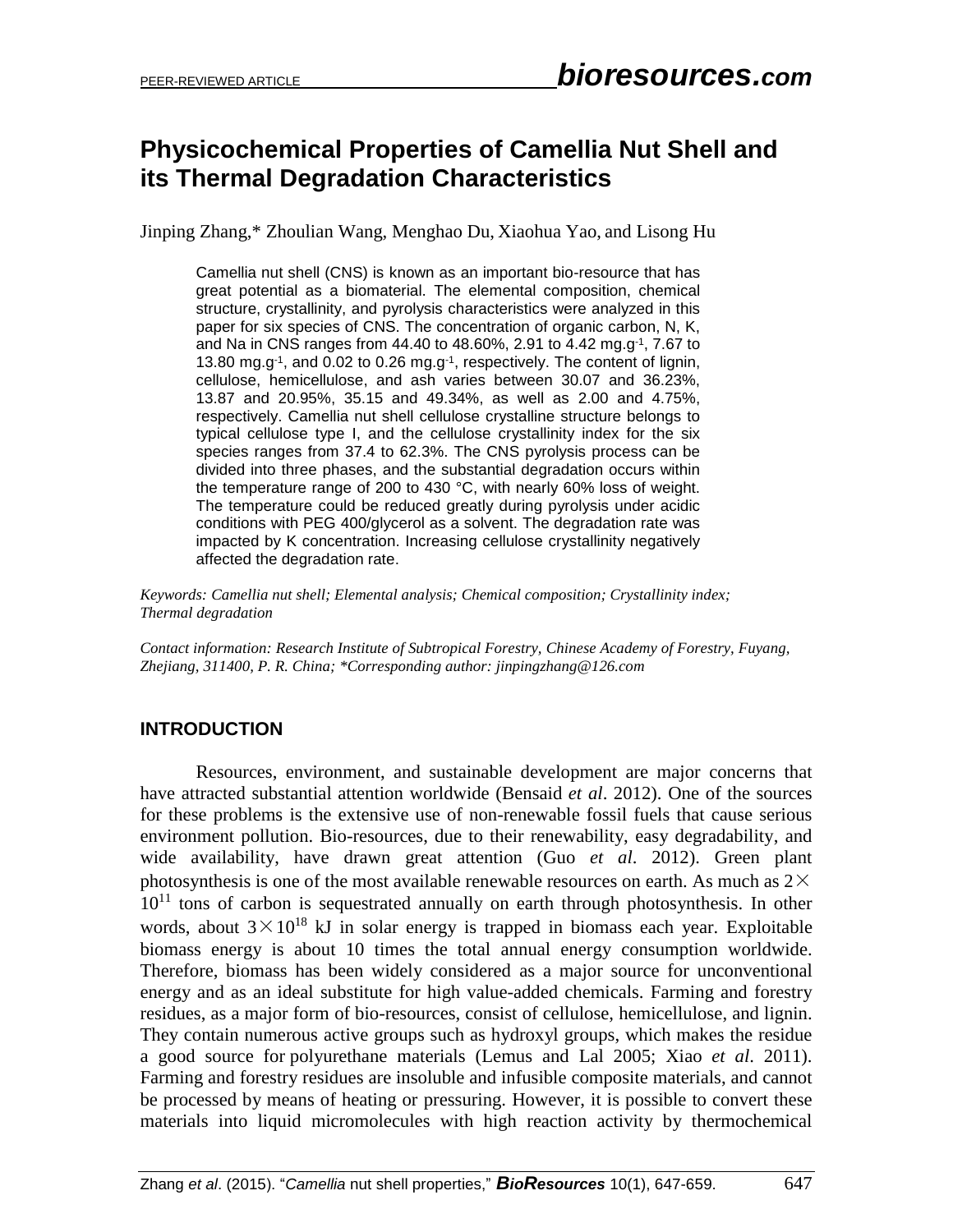processing and to generate new polymer materials for manufacturing adhesives and molding (Hassan and Shukry 2008; Chen *et al*. 2009). The ratio of multipurpose utilization for farming and forestry residues can reach 100% by using thermochemical conversion technology, which will open up a new era for its high-value utilization.

Camellia refers to a group of species belonging to the *Camellia* genus under the Theaceae family, with high oil content in their nuts (Zhang *et al*. 2012). Camellia has been known as one of the top four woody oil crops in the world, the other three being oil palm, olive, and coconut, and it has been cultivated for about 2000 years for oil production in China and other East and Southeast Asia countries such as Japan, Myanmar, and Vietnam (Zou and Wu 2009). China has 3.67 million hectares of camellia plantations that are mainly distributed in 18 provinces in the Yangtze River Basin and Southern China (Zhou *et al*. 2013a). The annual production of camellia nut exceeds 3 million tons, with nut shell production accounting for about 60% in weight. Camellia nut shell (CNS) can be used to extract tannin (Xu *et al*. 2009), saponin (Hu *et al*. 2012), anthocyanin (Xue *et al*. 2012), brown pigment (Qiu *et al*. 2009), antioxidants (Jin 2012), furfural (Yang *et al*. 2011), and biosorbents (Lu *et al*. 2011).

However, the majority of CNS is not efficiently utilized at present. Nearly three million tons of CNS is burned or discarded each year, resulting in great waste and environmental pollution. Camellia nut shell is in a solid state with low chemical activity. Its main contents include cellulose, hemicellulose, and lignin as well as a small amount of saponin, tannins, pigments, and ash (Jin 2012). The content and structures of these substances in CNS play a great role in the selection of liquid agents and catalysts in CNS thermochemical conversion processing. Camellia nut shell components and their percentage have big effects on the structure of liquefied products. For example, the concentration of K, Na, and N directly affect the application of liquefied products (Tong 2005; Ye 2005). The content of cellulose, hemicellulose, and lignin, as well as their thermal degradation characteristics, determine the selection of reaction parameters in liquefaction processing (Kim 2010). Thermal decomposition of cellulose seems to be more complicated since the amorphous zone is more active than the crystalline zone, and the degree of polymerization of the native celluloses depends on the raw materials. In this study, six camellia species were selected, *i.e.*, *Camellia oleifera* Abel*, C. eticulate* Lindl*, C. semiserrata* Chi*, C. mairei* (Levl.) Melehior, *C. meiocarpa* Hu, and *C. polyodonta* How, which are widely cultivated in camellia production areas in China. The elemental composition, chemical component, cellulose crystal structure, and thermal degradation characteristics of their nut shells were analyzed. This study will provide a fundamental understanding for the liquefaction of CNS and its thermochemical conversion technology.

# **EXPERIMENTAL**

#### **Materials**

Camellia nut shell samples were obtained from Jinhua, Zhejiang province and provided by the Camellia Research and Development Center of Chinese Academy of Forestry. All samples were placed in an oven at 105 °C until the weight became constant. They were then crushed and sifted through an 80-mesh sieve and stored in a desiccator for further analysis.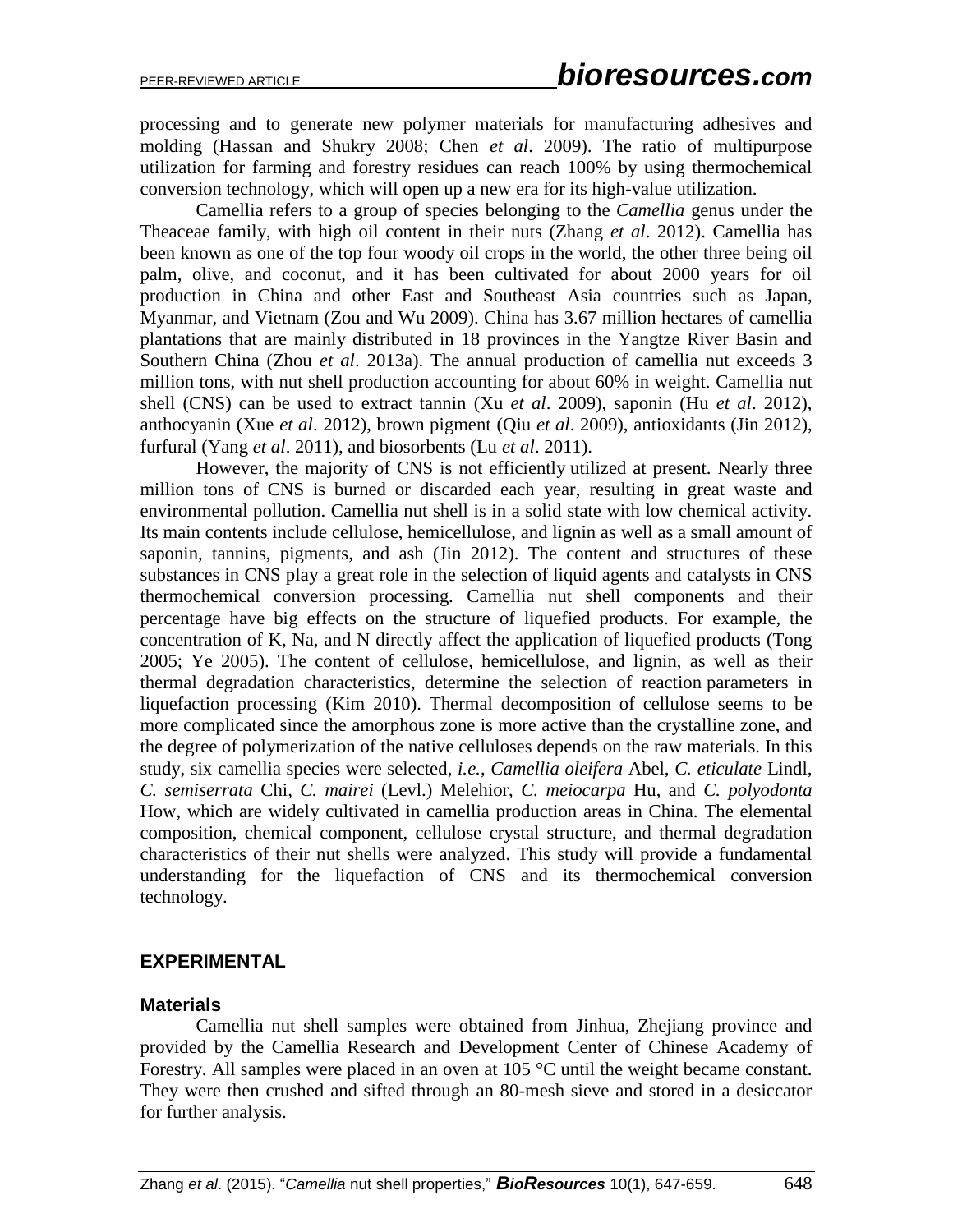# **Methods**

#### *Elemental analysis*

Approximately 5 g of CNS samples for each species were dried by placing them in an oven at 65 °C for 24 h and then in a desiccator for 20 min. The samples were weighed with the subtraction method, transferred to a 150-mL Erlenmeyer flask (0.0001 g accuracy), and then boiled with 30 mL of mixed acid. After separation of silicon dioxide, the concentration of K and Na in the filtrate with constant volume was measured by atomic absorption spectroscopy SolaaM6 (Thermo Scientific Co., USA) according to the China Forestry Industry Standards LY/T 1270 (1999) and Su *et al.* (2013).

For the measurement of N concentration, 0.3-g samples for each species were dried by placing them in oven at 65  $\degree$ C for 24 h, weighed with the subtraction method, and transferred into a Kjeldahl flask (0.0001 g accuracy). Then, 1.0 g of mixed catalyst was put into the flask and shaken well. Then, 5 mL of concentrated sulfuric acid was added to the mixture, which was boiled after being set overnight. After cooling, 20 mL of water was used for dilution and the mixture was set until the liquid was clear. The N concentration of the liquid was measured using a FOSS Kjeldahl determination apparatus (FOSS, Denmark) according to the China Forestry Industry Standard LY/T 1269 (1999) and Su *et al.* (2013).

For the measurement of organic C concentration, a 0.5-g sample for each species was weighed with the subtraction method and put into a test tube. Then, 0.1 g of powdered silver sulfate was added, followed by 5 mL of 0.800 M potassium dichromate standard solution and 5 mL of concentrated sulfuric acid. After being shaken well, the mixture was boiled. The solution was used for titration to determine the organic C concentration according to China Forestry Industry Standards LY/T 1237 (1999) and Peng *et al.* (2014). All experiments were repeated three times, and the average values were used.

#### *Chemical composition analysis*

The concentrations of organic extractives, cellulose, hemicellulose, lignin, and ash were determined based on the national standards GB/T 2677.6 (1994), GB/T 2677.10 (1995), GB/T 2677.9 (1994), GB/T 2677.8 (1994), and GB/T 2677.3 (1993) and the work of Zhou *et al.* (2008).

#### *Fourier transform infrared (FT-IR) spectroscopy analysis*

The infrared spectra of the CNS powder samples were measured using an FT-IR spectrometer (Nicolet 560, Thermo Nicolet Corporation; USA), to determine the functional groups of the CNS. The samples were placed in the sample pool, which was made from KBr. For each spectrum, a 32-scan adsorption interferogram was collected with a resolution of 4 cm<sup>-1</sup> in the 400 to 4000 cm<sup>-1</sup> region at ambient temperature. Experiments were repeated three times, and crystallization indices were calculated.

# *X-ray diffraction analysis*

Camellia nut shell powder samples passed through an 80-mesh sieve were dried at 50 °C for 6 h and made into thin slices at room temperature. The scanning was carried out on a Rigaku D/max 2550PC X-ray diffractometer (Japan), with the following experimental conditions: Cu-target X-ray tube, the nickel plate for  $CuK<sub>β</sub>$  radiation elimination, 40 kv tube voltage, 40 mA current, and the 2*θ*/*θ* linkage scanning. The X-ray crystallography index was calculated using Eq. 1,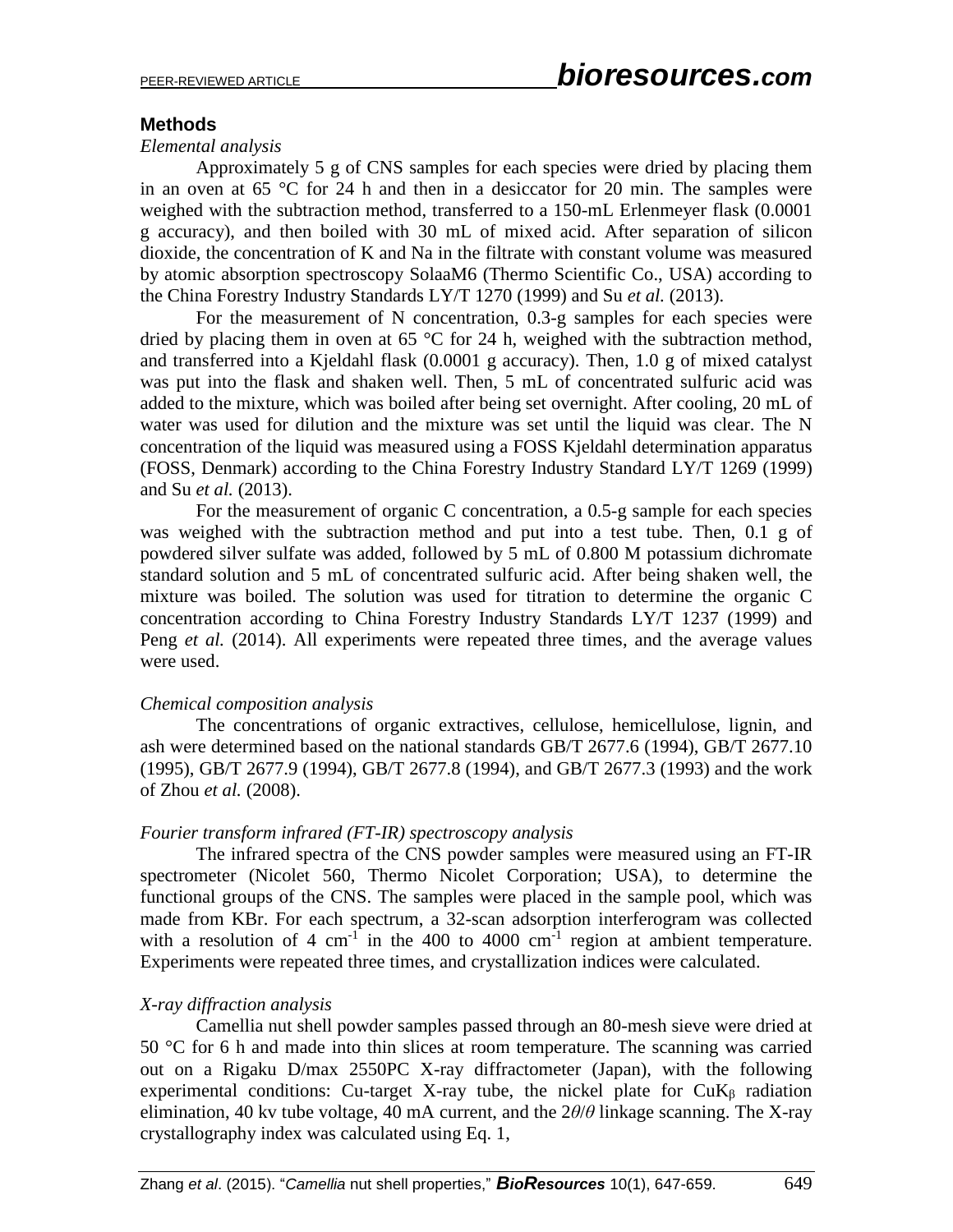$$
C_r I = \frac{I_{002} - I_{am}}{I_{002}} \times 100\%
$$
\n(1)

where  $C_rI$  is relative crystallinity  $(\%)$ ,  $I_{002}$  is  $(002)$  lattice diffraction maximum intensity angle, and  $I_{\text{am}}$  represents  $2\theta$  the amorphous background scattering diffraction intensity. *I*am and *I*<sup>002</sup> have the same units.

#### *Thermogravimetric analysis*

An SDT Q600 (TA Instruments, USA) simultaneous thermal analyzer was used for analysis of the loss weight of CNS. The experimentation settings were as follows: CNS powder samples passed through 80- to 100-mesh sieves, 8 mg in weight, heating rate at 10 °C·min<sup>-1</sup>, 99.99% nitrogen atmosphere with a flow rate of 50 mL·min<sup>-1</sup>, initial temperature of 30 °C, and termination temperature of 600 °C.

#### *Liquefaction methods*

Approximately 80 g of the liquefying agent PEG 400, 20 g of glycerin, and 3 g of concentrated sulfuric acid were put into a three-necked flask with a stirrer, a reflux condenser, and a thermometer. The mixture was heated in an oil bath to  $100^{\circ}$ C, and then 33 g of powder sample was added. The heating continued until reaching 160  $\degree$ C and was maintained for 15 to 150 min, after which the reaction was terminated by cooling the mixture in cold water.

The liquefied product was dissolved in 80% 1,4-dioxane, filtered with a No. 3 sand core funnel, and washed with 80% 1,4-dioxane until the filtrate was clear. Residue was dried to a constant weight by placing it in an oven at 105 °C. The liquefaction rate was calculated using Eq. 2:

$$
Liquefaction rate = \frac{1 - residue\ quality}{sample\ mass} \times 100\%
$$
 (2)

# **RESULTS AND DISCUSSION**

#### **CNS Elemental Concentrations**

The concentrations of K, Na, and N in CNS significantly impact the thermal degradation characteristics and the application of the degradation products. K and Na elements are the common catalyzer*s* in the degradation process of CNS that can reduce the activation energy required by CNS pyrolysis, and these make the process more complicated (Xu *et al*. 2012). Furthermore, the concentrations of K and Na in CNS determine the elemental concentrations in the degradation products. High concentrations of  $K^+$  and  $Na^+$  in products may cause a reaction between these ions and isocyanate. In the preparation process of polyurethane foam, the alternative reaction of polyether polyols and isocyanates could result in agglomeration and scorching in products. Therefore, determining the concentrations of K and Na would provide useful information for their removal from the degradation product (biological polyether polyols). Among the six species, *C. meiocarpa* Hu had the highest K concentration (13.80 mg.g-1 ) and *C. eticulate* Lindl had the lowest  $(7.67 \text{ mg} \cdot \text{g}^{-1})$ . Sodium concentrations ranged from 0.02 to 0.26 mg.g<sup>-1</sup> among the six species. Higher concentrations of K in CNS could catalyze the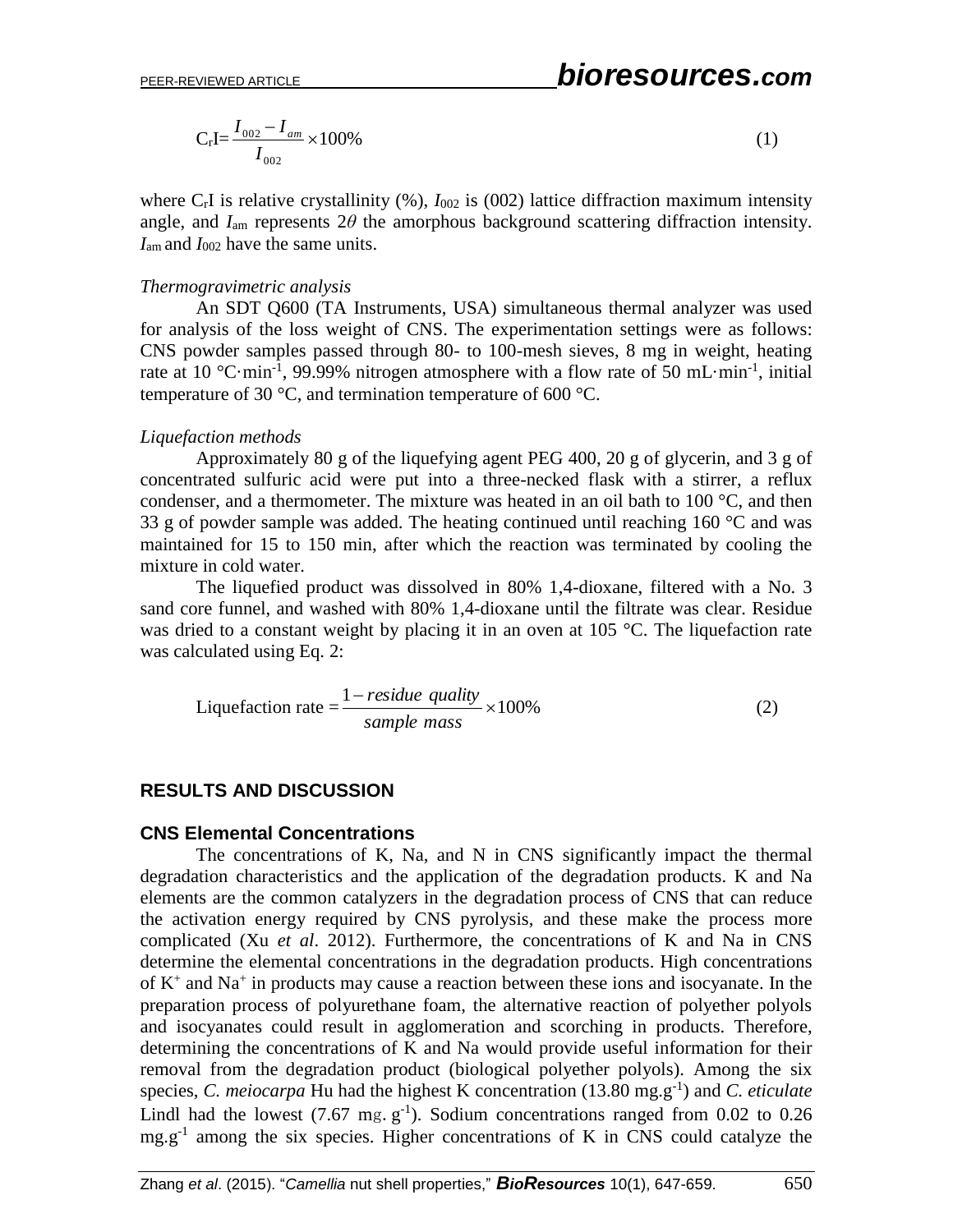thermal degradation; however, the total content of  $K^+$  and  $Na^+$  in degradation products should be less than 0.02 mg.g<sup>-1</sup> (Tong 2005; Ye 2005). It is necessary to remove  $K^+$  and Na<sup>+</sup> from the degradation products (Table 1). The degradation product containing N is a good flame retardant, and the degradation product that originated from N-containing materials can be used to replace the flame retardant polyether polyol. Camellia nut shell of six species all contained certain amounts of N (Table 1), with the highest concentration occurring in *C. eticulate* Lindl  $(4.42 \text{ mg} \cdot \text{g}^{-1})$  and the lowest in *C. semiserrata* Chia (2.91)  $mg \cdot g^{-1}$ ), implying that the degradation products of all of these six species CNS could substitute for the flame retardant polyether polyol. The organic C concentrations of CNS were similar among the six species, with a range from 44.40% to 48.60% (Table 1).

| Camellia species           | $K$ (mg.g <sup>-1</sup> ) | Na $(mg.g^{-1})$ | $N$ (mg.g <sup>-1</sup> ) | Organic carbon (%) |
|----------------------------|---------------------------|------------------|---------------------------|--------------------|
| C. oleifera Abel           | 8.54                      | 0.03             | 4.19                      | 48.60              |
| C.eticulate Lindl          | 7.67                      | 0.02             | 4.42                      | 46.90              |
| C. semiserrata Chi         | 8.89                      | 0.05             | 2.91                      | 44.40              |
| C. mairei (Levl.) Melehior | 8.10                      | 0.16             | 3.53                      | 45.40              |
| C. meiocarpa Hu            | 13.80                     | 0.06             | 3.86                      | 45.60              |
| C. polyodonta How          | 8.64                      | 0.26             | 4.16                      | 45.50              |

**Table 1.** Elemental Composition in Nut Shell of Six Camellia Species

# **CNS Chemical Components**

Camellia nut shell degradation was carried out using acidic, alkaline, or metallic salt as catalysts or liquid agents under normal pressure (Lu *et al*. 2013; Tekin and Karagoz 2013; Zhou *et al*. 2013b). Low cellulose and high lignin/hemicellulose content could facilitate the CNS liquefaction in the liquefaction and catalyst system (Kurimoto *et al*. 1999). Therefore, the chemical compositions of raw materials would have great impacts on the liquefaction process.

The main components of CNS were cellulose, hemicellulose, and lignin (Table 2). The cellulose content of CNS ranged from 13.87% to 20.95%, which is lower than that of bamboo timber, which ranges from 45% to 69% (Jiang *et al*. 2008). The content of CNS hemicellulose varied between 35.15% and 49.34%, which is higher than that of bamboo timber, which ranges from 15% to 23%. Lignin content varied between 30.07% and 36.23%, higher than that of bamboo timber which ranges from 20% to 25% (Jiang *et al*. 2008). *C. oleifera* Abel had the highest content of hemicellulose and lignin combined (79.41%). The organic extractive accounted for around 2.36 to 4.65% in weight except for in *C. mairei* (Levl.) Melehior, which accounted for 7.76%. The ash content in CNS of six species ranged from 2.00% to 4.75%, which is higher than that in wood (less 1%) and approximately equivalent to that in bamboo timber (2 to 3%) (Jiang *et al*. 2008).

|                  |  | Table 2. Chemical Components and Their Percentage in Nut Shell of Six |
|------------------|--|-----------------------------------------------------------------------|
| Camellia Species |  |                                                                       |

| Camellia species           | Organic<br>extractives | Cellulose | Hemicellulose | Lignin | Ash  |
|----------------------------|------------------------|-----------|---------------|--------|------|
| C. oleifera Abel           | 2.50                   | 18.62     | 49.34         | 30.07  | 2.57 |
| C. eticulate Lindl         | 2.36                   | 13.95     | 42.97         | 36.23  | 2.00 |
| C. semiserrata Chi         | 3.53                   | 14.62     | 45.57         | 33.82  | 2.13 |
| C. mairei (Levl.) Melehior | 7.76                   | 13.87     | 39.25         | 34.15  | 2.44 |
| C. meiocarpa Hu            | 4.55                   | 20.95     | 34.21         | 31.04  | 4.75 |
| C. polyodonta How          | 4.65                   | 15.46     | 35.15         | 30.88  | 2.95 |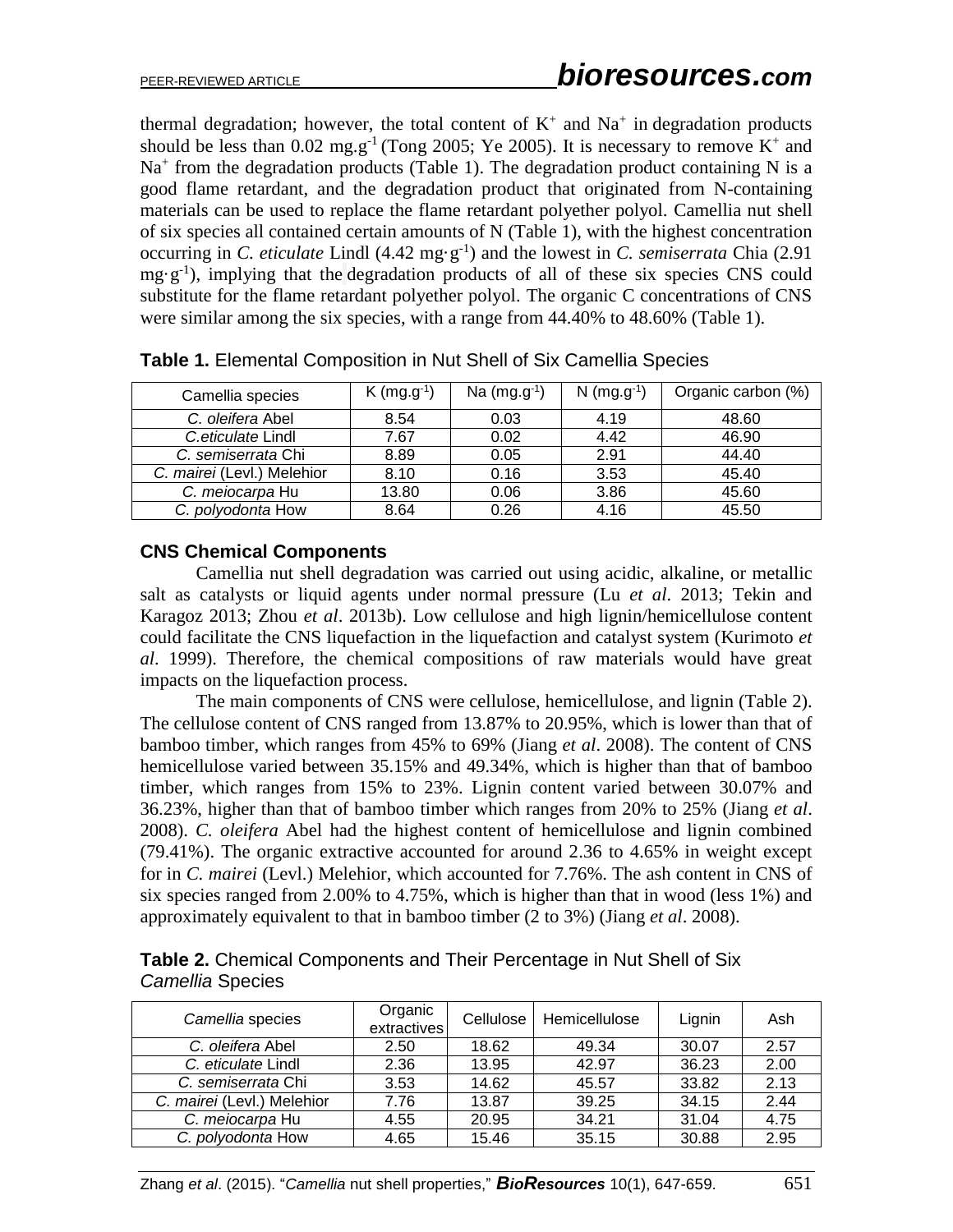### **Infrared Spectra and X-ray Diffraction Analysis of CNS**

Camellia nut shell infrared spectral peak assignments can be used to infer the type and number of chemical bonds in CNS, and indicate the degree of CNS cellulose crystallinity (Kosikova *et al*. 1995; Dawy and Nada 2003; Röder *et al*. 2006). As Fig. 1 shows, the CNS infrared spectroscopy characterization of absorption peaks was similar among the six Camellia species. The peak at  $3420 \text{ cm}^{-1}$  was generated by the hydroxyls of cellulose, hemicellulose, and lignin. The peaks at  $2942 \text{ cm}^{-1}$ ,  $1452 \text{ cm}^{-1}$ , and  $1378 \text{ cm}^{-1}$ were the characteristic absorption peaks of cellulose. The absorption peaks at  $1615 \text{ cm}^{-1}$ , 1508 cm<sup>-1</sup>, and 1436 cm<sup>-1</sup> were generated with the vibration of a benzene ring skeleton which served as the criteria of presence of lignin group. The peak at  $1051.19 \text{ cm}^{-1}$  was attributed to the stretching vibration of C-O (cellulose and hemicelluloses) and the stretching vibration of alkoxy oxygen bond in acetyl group in hemicelluloses. The peak at 1743  $\text{cm}^{-1}$  indicated the stretching vibration of C=O in acetyl and carboxyl groups, which can be used to differentiate the hemicellulose from other components. The absorption peak at 3420 cm-1 intensity of hemicellulose and cellulose was the strongest for *C. oleifera* Abel, implying the highest content of hemicellulose and cellulose existed in *C. oleifera* Abel, consistent with the data shown in Table 2 and Fig. 1.



**Fig. 1.** Infrared spectra of nut shell of six *Camellia* species

The infrared spectroscopy analysis indicated that the main components of CNS were cellulose, hemicellulose, and lignin, which were consistent with the results from chemical analysis. Infrared spectroscopy can determine the degree of crystallinity of cellulose.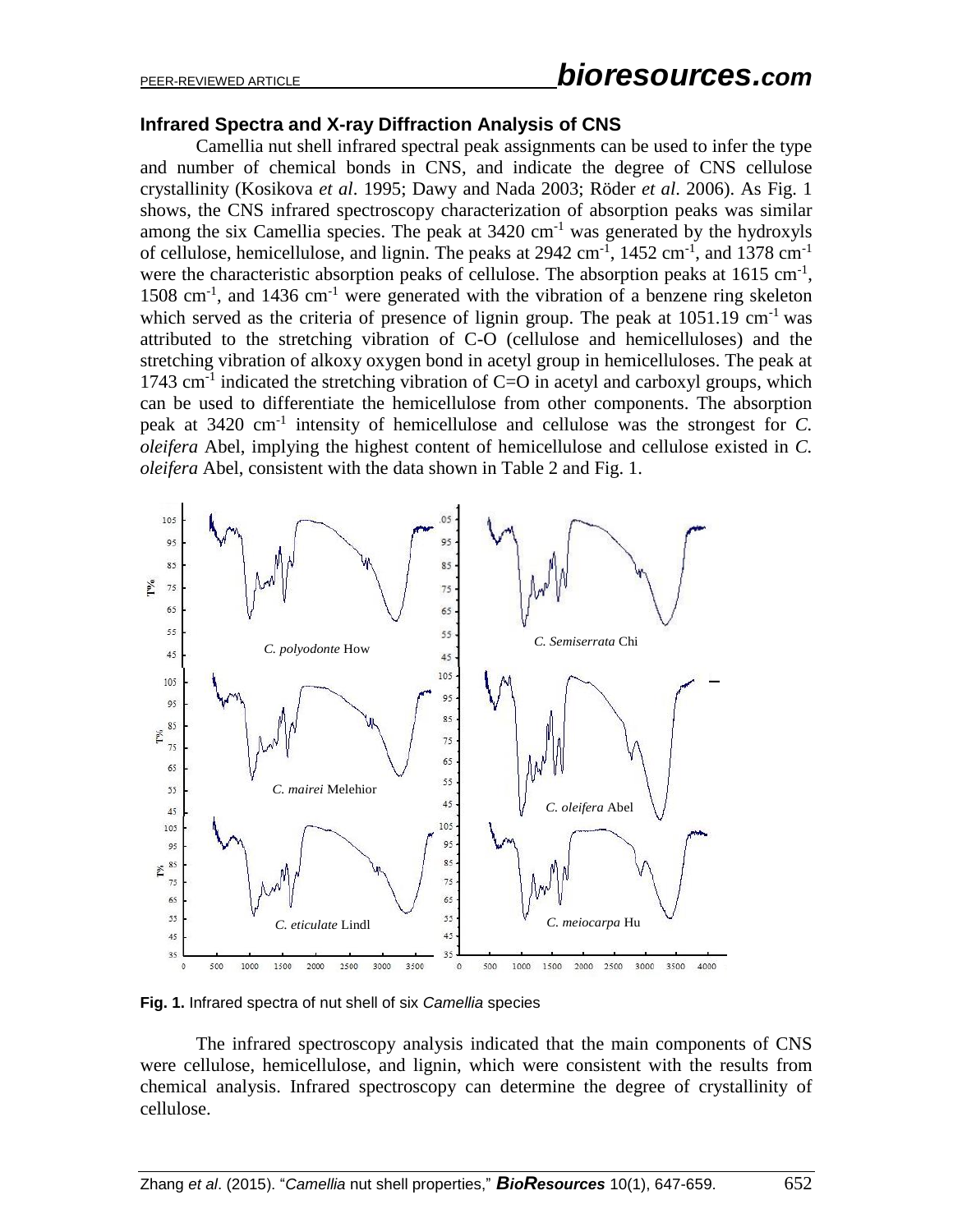The degree of crystallinity of cellulose can be expressed as the proportion of crystalline region of the cellulose to its total area, which is one of the major factors of cellulose degradation. The ratio between the intensities at 1373 cm<sup>-1</sup> and 2898 cm<sup>-1</sup> (A1373/A2898) is defined as the relative crystallinity of cellulose type I and II (Baldinger *et al*. 2000; Dawy *et al*. 2003). The ratio between the intensities at wavenumbers 1436  $cm<sup>-1</sup>$  and 898 cm<sup>-1</sup> also indicates the relative crystallinity of cellulose type I and II. The calculated relative crystallinities are given in Table 3, where the crystallinity of *C. polyodonta* How was the largest, followed by *C. semiserrata* Chi, *C. mairei* (Levl.) Melehior, *C. eticulate* Lindl, *C. oleifera* Abel, and *C. meiocarpa* Hu, successively.

The X-ray diffraction curves of cellulose in CNS of six species are given in Fig. 2. The maximum crystal plane diffraction peak of (002) plane was observed at around 2*θ*  $= 22.6^{\circ}$ . The amorphous region was around 18°. The half cone angle (2 $\theta$ ), 18°, 22.6° and 35° of the diffraction peaks position of CNS were consistent with the six species, and they were the same as that of cotton fiber  $(18^\circ, 22.6^\circ, \text{ and } 34.7^\circ)$  (Lin *et al.* 2013), indicating that they would belong to the typical cellulose type I. Table 3 showed the consistency of results obtained from X-ray diffraction and infrared spectrum. There was a big difference in crystallinity among the six *Camellia* species, with CNS of *C. polyodonata* How having the highest crystallinity (62.3%), while *C. meiocarpa* Hu the lowest (37.4%). CNS for the species with low crystallinity in cellulose contains a more extensive amorphous region, which makes the CNS cellulose more easily absorb water or other chemicals, and results in mildew on CNS (Mortazavi and Moghaddam 2010).



**Fig. 2.** X-ray patterns of nut shell of six *Camellia* species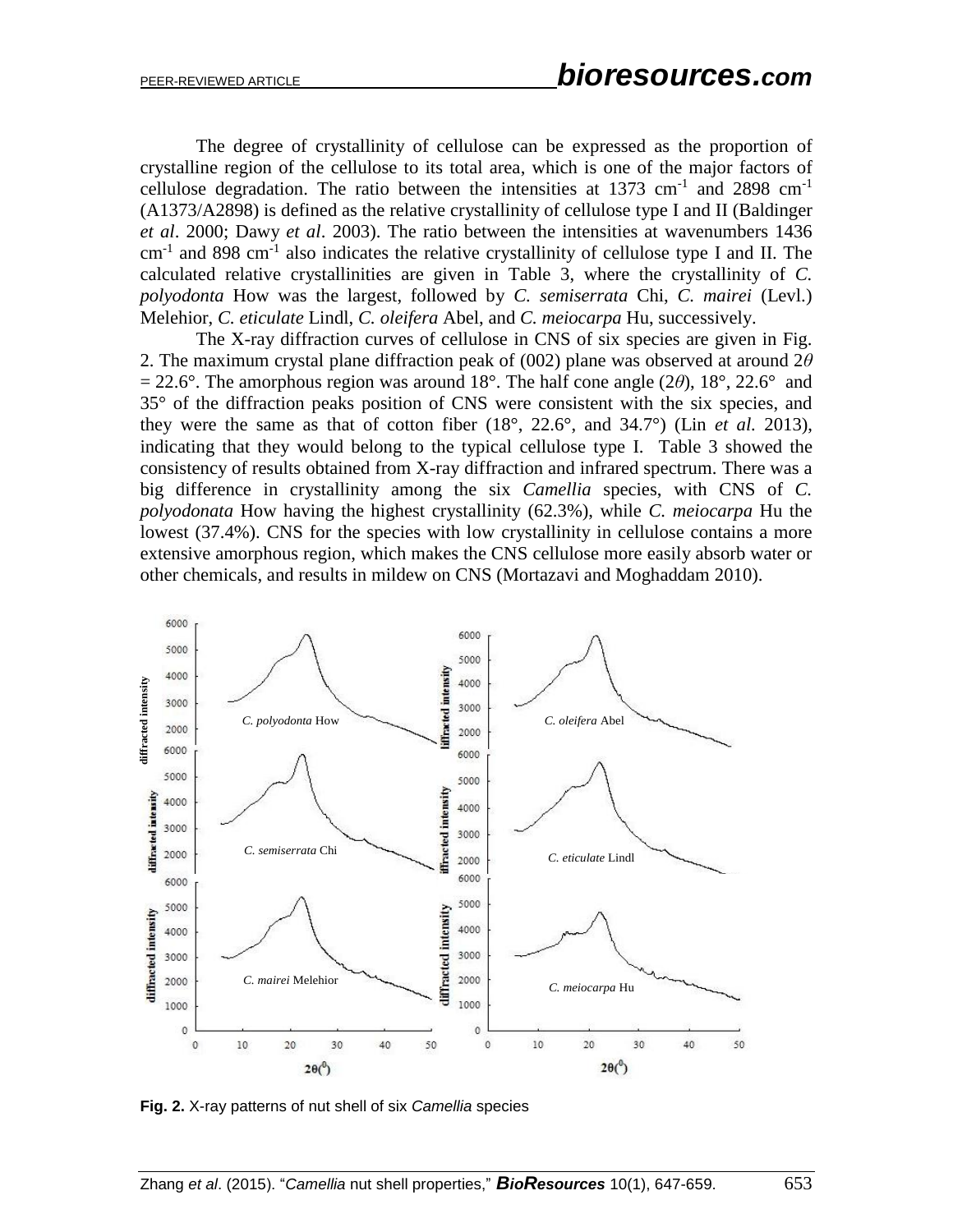| Camellia species           | A1373/A2898 | A1436/A898 | $X-ray\%$ |
|----------------------------|-------------|------------|-----------|
| C. polyodonta How          | 0.9001      | 0.8042     | 62.3      |
| C. semiserrata Chi         | 0.8966      | 0.7888     | 58.4      |
| C. mairei (Levl.) Melehior | 0.8880      | 0.7875     | 49.4      |
| C.oleifera Abel            | 0.8683      | 0.7565     | 39.1      |
| C. eticulate Lindl         | 0.8795      | 0.7583     | 45.2      |
| C. meiocarpa Hu            | 0.8354      | 0.6850     | 37.4      |

|  |  |  | Table 3. Crystallinity Extent of Nut Shell of Six Camellia Species |
|--|--|--|--------------------------------------------------------------------|
|--|--|--|--------------------------------------------------------------------|

### **Thermal Degradation Characteristics of CNS**

The pyrolysis process of CNS for six species was analyzed with TG and DTG, and the corresponding curves are given below (Figs. 3 and 4). The pyrolysis characteristic curves trends of CNS for the six camellia species were similar. Essentially, the pyrolysis behavior of CNS is pyrolysis processing of the three major components, *i.e.,* cellulose, hemicellulose, and lignin, which corresponds to the pyrolysis behavior of other biomass (Ye *et al*. 2014). In detail, the pyrolysis temperature of hemicellulose ranged from 200 to 300 °C. The pyrolysis of cellulose, where the crystalline and amorphous coexist, occurred at temperatures between 300 and 400 °C. The pyrolysis temperature range of lignin was wide, with its weight loss occurring at temperatures from 300 through 700 °C (Cao *et al*. 2014). The pyrolysis could be divided into three phases, *i.e.*, water loss (loss of free water, crystal water, and adsorbed water as well as small terpene molecules), fast weight loss, and slow weight loss. The pyrolysis of pine sawdust was reported to have a similar process (Ulloa *et al.* 2009). The water loss period occurred at temperatures between 30 and 150 °C, with CNS weight reducing by 10%. As the temperature continued to rise, the second phase, fast loss weight, approached. During this period, CNS lost 60% weight at temperatures between 200 and 430 °C. In this period, the glycosidic bonds in cellulose and hemicellulose started to break. Meanwhile, some C-O and C-C bonds in cellulose, hemicellulose, and lignin also began to break, generating new compounds, including volatile substances with low molecular weight (Yin 2012).



**Fig. 3.** TG curves of nut shell of six *Camellia* species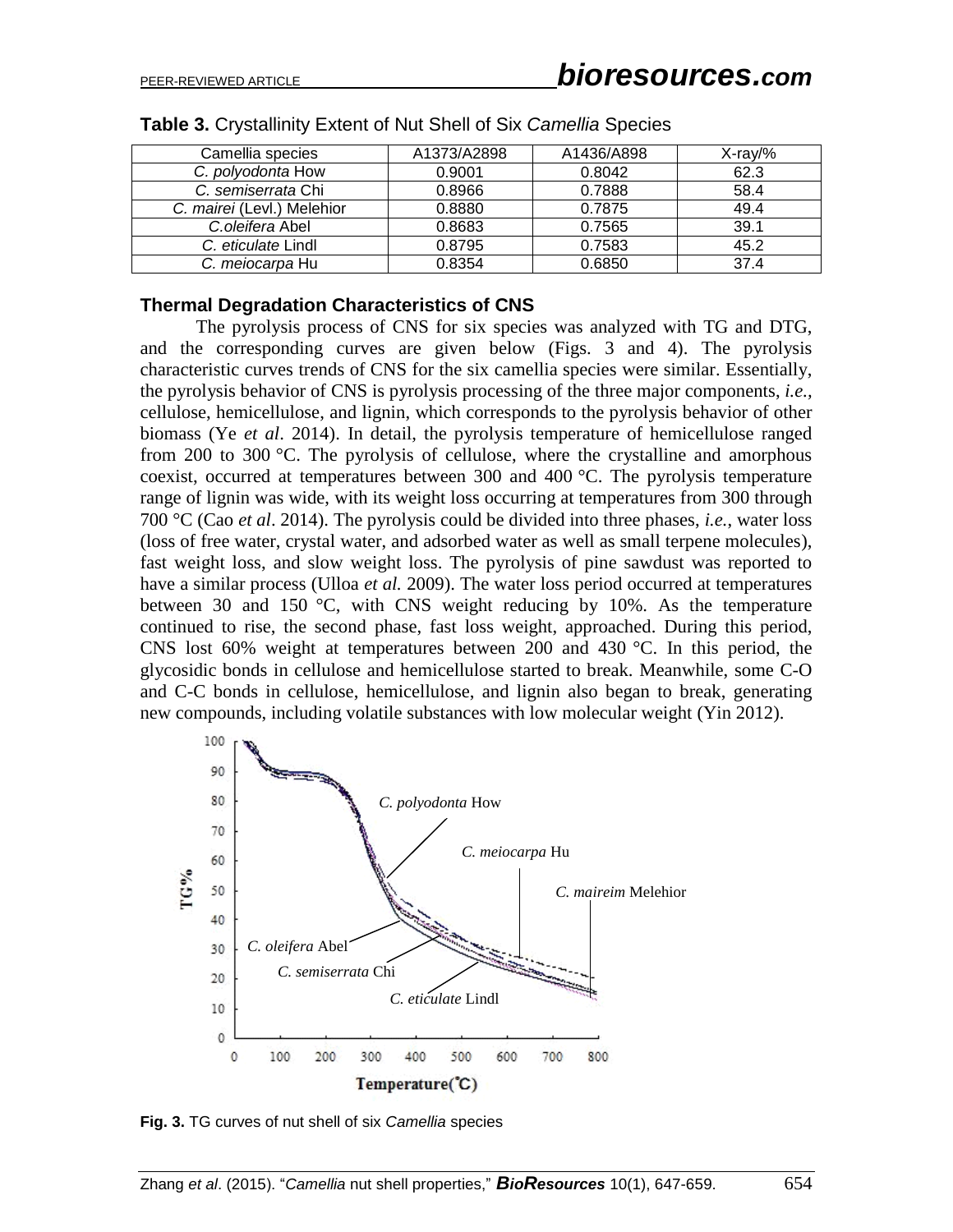The third phase of pyrolysis came after the temperature continued to rise to 800 °C, when the mass loss rate was slow and the residue of lignin and carbon was slowly degrading. That is to say, lignin was the most difficult to be pyrolyzed and the hemicellulose was the easiest. Dawy *et al.* (2003) reported a similar result. As Fig. 4 shows, the CNS weight loss for the all six species occurred at temperature between 200 and 430  $\degree$ C, and the maximum weight loss occurred at 300  $\degree$ C. Around the temperature of 300 C, the rate of weight loss for *C. eticulate* Lindl and *C. oleifera* Abel was remarkably higher than the others. The high weight loss rate for *C. oleifera* Abel could be caused by high concentration of hemicellulose (49.34%) and cellulose (18.62%), as well as low crystallinity (39.1%). Low crystallinity (45.2%) for *C. eticulate* Lindl could be the reason that it had a high weight loss rate at 300  $\degree$ C also. The weight loss rate for *C*. *meiocarpa* Hu was the lowest at the temperature between 330 and 450 °C because it had the highest concentration of cellulose. Therefore, the weight loss rate of CNS was affected by the concentration of cellulose, hemicellulose, and lignin as well as crystallinity.



**Fig. 4.** DTG curves of nut shell of six *Camellia* species

Figure 5 shows the CNS degradation rates of six species with PEG 400/glycerol as solvent and  $98\%$  H<sub>2</sub>SO<sub>4</sub> as catalyst. More than 50% of the CNS was degraded within 30 min, and this period could be regarded as the first stage of CNS degradation. The second stage was the period from 60 to 90 min when the changes of degradation rates were slow. The CNS degradation process in PEG 400/glycerol system was similar for the six species. Between 70 and 80% of the CNS was degraded after 30 min for *C. oleifera* Abel and *C. meiocarpa* Hu, with the degraded components being mainly hemicellulose and lignin, and the residue consisting of the crystalline region of cellulose. The cellulose was wrapped by hemicellulose and lignin, making it difficult to be reached by the degradation agent, thus generating the low degradation rates. After 90 min degradation, the degradation rates decreased a little and, accordingly, the residue mass increased,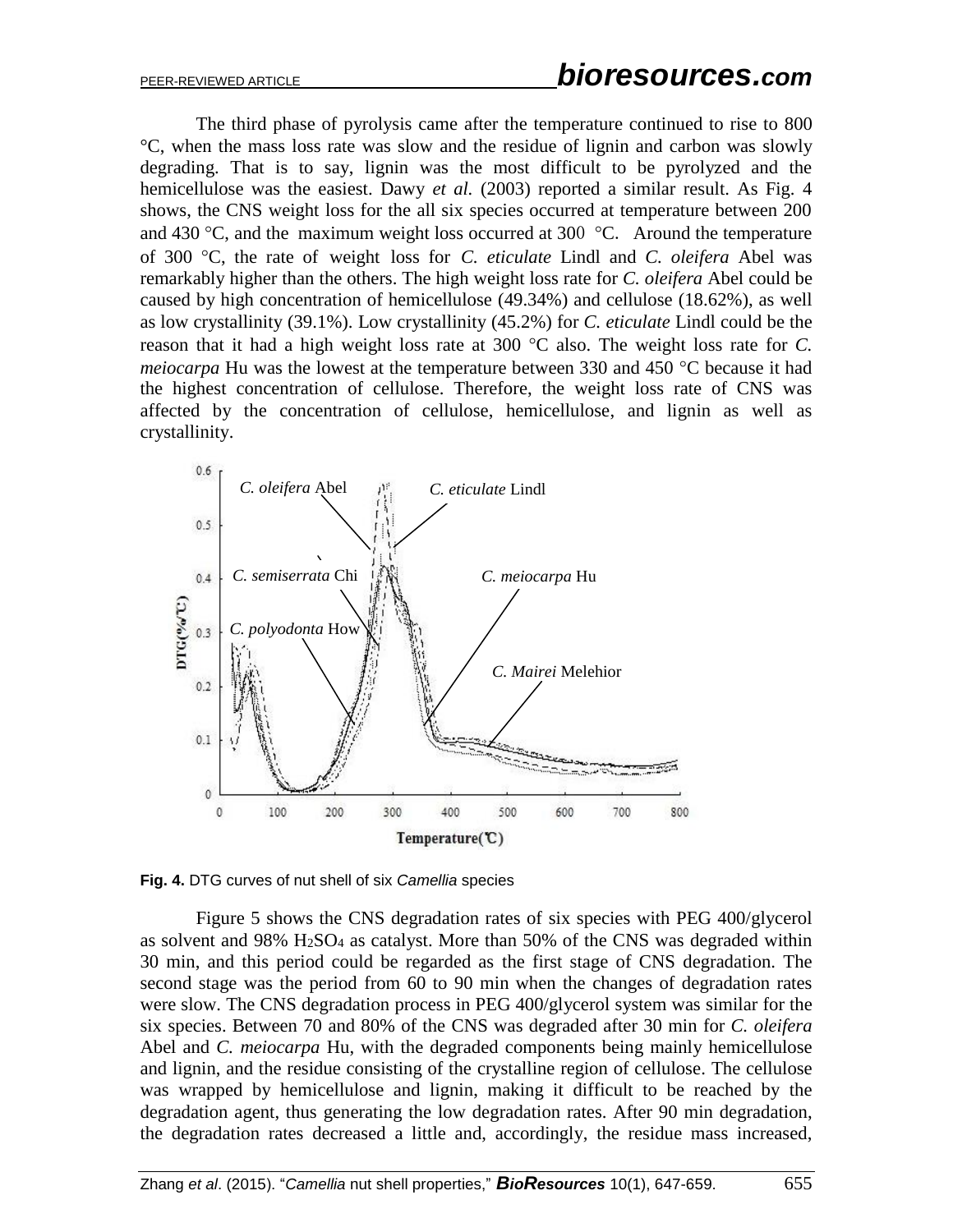which can be attributed to the recondensation and reprecipitation of degraded CNS components (Yao *et al*. 1993). It can be concluded that a higher content of hemicellulose and lignin and lower degrees of crystallinity would lead to a higher degradation rate, and the type degradation agent and catalyst may reduce the temperature of thermal degradation of cellulose, hemicellulose, and lignin. Efficient degradation of CNS and the degradation mechanism remain to be studied further.



**Fig. 5.** Time-course of degradation rate of CNS using PEG 400/glycerol system

# **CONCLUSIONS**

- 1. The contents of cellulose, hemicellulose, and lignin in the nut shells of six *Camellia* species were 13.87 to 20.95%, 35.15 to 49.34%, and 30.07 to 36.23%, respectively.
- 2. Concentrations of K, Na, and N were 7.67 to 13.80 mg.g<sup>-1</sup>, 0.02 to 0.26 mg.g<sup>-1</sup>, and 2.91 to 4.42  $mg.g^{-1}$ , respectively.
- 3. Infrared spectra and X-ray diffraction analysis showed that there is a great difference in crystallinity among *Camellia* species. *Camellia polyodonta* How had the greatest crystallinity (62.3%), while *C. meiocarpa* Hu had the lowest (37.4%).
- 4. The most rapid degradation for camellia nut shells occurred at temperatures around 200 to 430  $\degree$ C, with 60% of weight loss in a thermogravimetric analyzer. The weight loss rate of CNS was affected by the concentration of cellulose, hemicellulose, and lignin as well as the cellulose crystallinity, and degradation rate is negatively related to cellulose crystallinity significantly.
- 5. The degradation system containing PEG 400/glycerin and catalyst could reduce the temperature of thermal degradation of cellulose, hemicellulose, and lignin. The degradation rate was related to hemicellulose concentration and cellulose crystallinity in PEG400/Glycerol system, and higher hemicellulose concentration and lower cellulose crystallinity lead to higher degradation rates.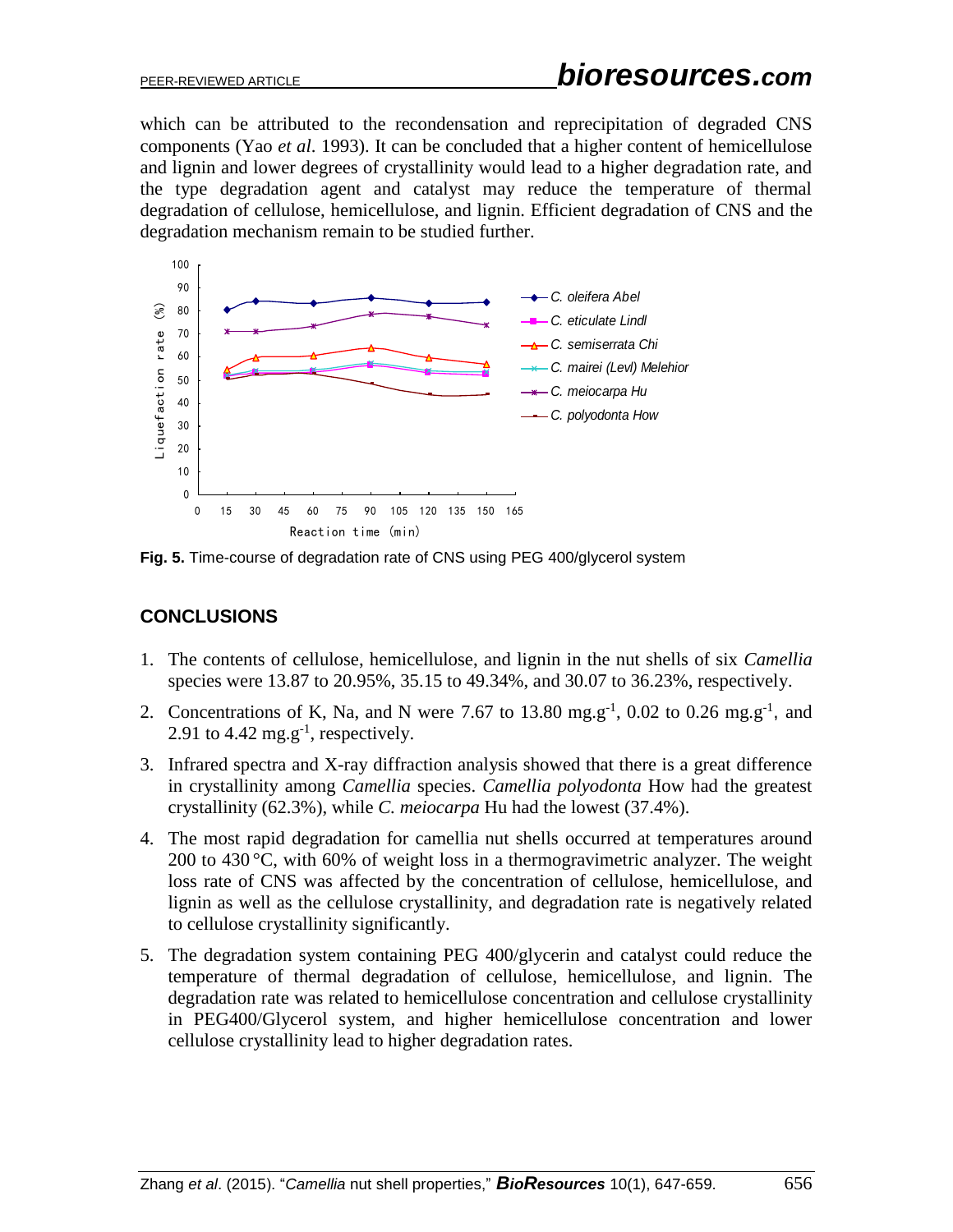# **ACKNOWLEDGMENTS**

The authors are grateful for the financial support from Provincial Department of Science and Technology of Zhejiang, China, Grant. No. 2013C32096.

# **REFERENCES CITED**

- Bensaid, S., Conti, R., and Fino, D. (2012). "Direct liquefaction of lingo-cellulosic residues for liquid fuel production," *Fuel* 94(1), 324-332. DOI: 10.1016/j.fuel.2011.11.053
- Baldinger, T., Moobauer, J., and Sixta, H. (2000). "Supermolecular structure of cellulosic material by Fourier Transform Infrared Spectroscopy calibrated by WAXS and 13CNMR," *Lenzing Berichte*79, 15-17.
- Cao, X., Zhong, L., Peng, X., Sun, S., Li, S., Liu, S., and Sun, R. (2014). "Comparative study of the pyrolysis of lignocellulose and its major components: Characterization and overall distribution of their biochars and volatiles," *Bioresource Technology*155, 21-27. DOI:10.1016/j.biortech.2013.12.006.Epub 2013 Dec 11.
- Chen, F. G., and Lu, Z. M. (2009). "Liquefaction of wheat straw and preparation of rigid poly urethane foam from the liquefaction products," *Journal of Applied Polymer Science* 111(1), 508-516. DOI: 10.1002/app.29107
- Dawy, M., and Nada, A. A. M. A. (2003). "IR and dielectric analysis of cellulose and its derivatives," *Polymer-Plastics Technology and Engineering* 42(4), 643-658. DOI: 10.1081/PPT-120023100
- GB/T 2677.3. (1993). "Fibrous raw material Determination of ash," Chinese National Standardization Management Committee, China.
- GB/T 2677.6. (1994). "Fibrous raw material Determination of solvent extractives," Chinese National Standardization Management Committee, China.
- GB/T 2677.8. (1994). "Fibrous raw material Determination of acid-insoluble lignin," Chinese National Standardization Management Committee, China.
- GB/T 2677.9. (1994). "Fibrous raw material Determination of pentosan," Chinese National Standardization Management Committee, China.
- GB/T 2677.10. (1995). "Fibrous raw material Determination of holocellulose," Chinese National Standardization Management Committee, China.
- Guo, J. X., Zhuang, Y. B., Chen, L. M., Liu, J. H., Li, D. M., and Ye, N. H. (2012). "Process optimization for microwave-assisted direct liquefaction of *Sargassum polycystum* C. Agardh using response surface methodology," *Bioresource Technology* 120, 19-25. DOI: 10.1016/j.biortech.2012.06.013.
- Hassan, E., and Shukry, N. (2008). "Polyhydric alcohol liquefaction of some lignocellulosic agricultural residues," *Industrial Crops and Products* 27(1), 33-38. DOI: 10.1016/j.indcrop.2007.07.004.
- Hu, J. L., Nie, S. P., Huang, D. F., Li, C., and Xie, M. Y. (2012). "Extraction of saponin from *Camellia oleifera* cake and evaluation of its antioxidant activity," *International Journal of Food Science* & *Technology* 47(8), 1676-1687. DOI: 10.1111/j.1365- 2621.2012.03020.x
- Jiang, J. X., Yang, Z. K., Zhu, L. W., Shi, L. M., and Yan, L. J. (2008). "Structure and property of bamboo fiber," *Journal of Beijing Forestry University* 30, 128-132.
- Jin, X. C. (2012). "Bioactivities of water-soluble polysaccharides from fruit shell of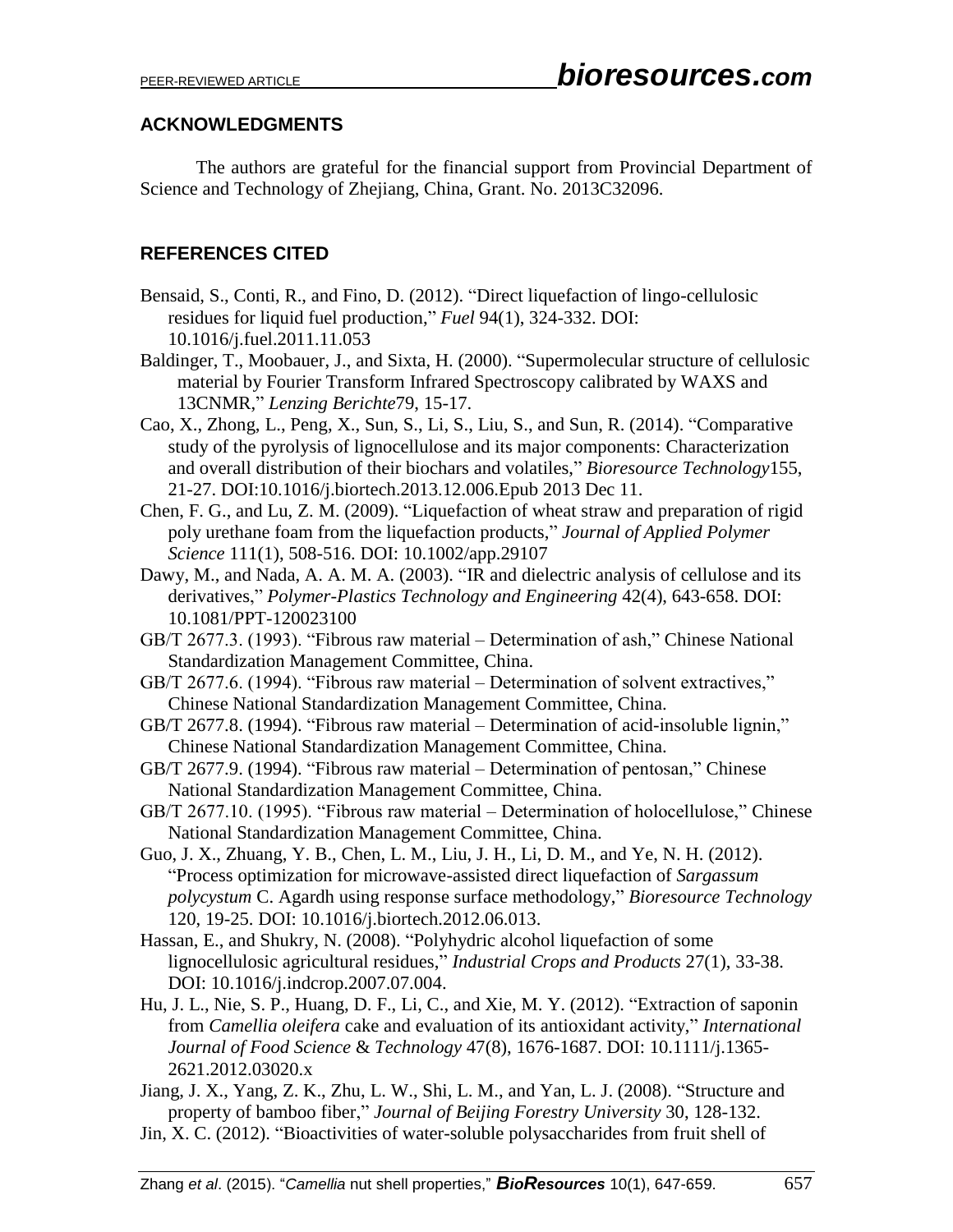*Camellia oleifera* Abel: Antitumor and antioxidant activities," *Carbohydrate Polymers* 87(3), 2198-2201. DOI: 10.1016/j.carbpol.2011.10.047

- Kim, S. S., Kim, J., Park, Y. H., and Park, Y. K. (2010). "Pyrolysis kinetics and decomposition characteristics of pine trees," *Bioresource Technology* 101(24), 9797- 9802. DOI:10.1016/j.biortech.2010.07.094
- Kurimoto, B. Y., Doi, S. C., and Tamura, Y. S. (1999). "Species effects on woodliquefaction in polyhydric alcohols," *Holzforschung* 53(6), 617-622. DOI: 10.1515/HF.1999.102
- Kosikova, B., Ebringerova, A., and Kacurakova, M. (1995). "Effect of steaming on the solubility and structural changes of wood lignin-polysaccharide complex," *Cellulose Chemistry and Technology* 29(6), 683-690.
- LY/T 1270. (1999). "Determination of total silica iron aluminium calcium magnesium potassium sodium phosphorus sulphur manganese copper and zinc in forest soil," China Forestry Industry Standards, China.
- LY/T 1269. (1999). "Determination of total nitrogen in forest plant and forest floor," China Forestry Industry Standards, China.
- LY/T 1237. (1999). "Determination of organic matter in forest soil and calculation carbon-nitrogen ratio," China Forestry Industry Standards, China.
- Lemus, R., and Lal, R. (2005). "Bioenergy crops and carbon sequestration," *Critical Reviews in Plant Science* 24(1), 1-21. DOI: 10.1080/07352680590910393
- Lin, T., Guo, W. J., Fang, L., and Wang, Z. (2013). "Crystallinity of stalk cotton cellulose by three methods," *Journal of Northeast Forestry University* 41(2), 89-92.
- Lu, Y. D., Lin, L. Y., You, R. Y., and Wu, Z. H. (2011). "*Camellia oleifera* Abel shells as a new biosorbent to remove methylene blue from aqueous solutions," *Water Science Technology* 64(7), 1566-1571. DOI: 10.2166/wst.2011.657
- Lu, Z. X., Zheng, H. Y., Fan, L. W., Liao, Y. Q., Ding, B. J., and Huang, B. (2013). "Liquefaction of sawdust in 1-octanol using acidic ionic liquids as catalyst," *Bioresource Technology* 142, 579-584. DOI: 10.1016/j.biortech.2013.05.091.
- Mortazavi, S. M., and Moghaddam, M. K. (2010). "An analysis of structure and properties of a natural cellulosic fiber (leafiran)," *Fiber and Polymers* 11(6), 877-882. DOI: 10.1007/s12221-010-0877-z
- Peng, L., Wang, X. J., Huang, C. D., and Li, K. Z. (2014). "Effects of litter input change on soil organic carbon in *Dendrocalamus affinnis* forest," *Bulletin of Soil and Water Conservation* 34(1), 129-132.
- Qiu, H. Y., Chen, J. M., and Hu, J. R. (2009). Microwave extraction and stability of brown pigment from *Camellia oleifera* shells," *Food Science* 30(16), 198-202.
- Su, W. H., Feng, H. Y., Fan, S. H., Xu, Q. B., Zhou, J. M., and Yang, S. H. (2013). "Dynamic changes and accumulation rules of N, P and K contents in winter shoot of *Phyllostachys edulis*," *Forest Research* 26(2), 252-256.
- Tekin, K., and Karagoz, S. (2013). "t-Buok catalyzed bio-oil production from woody biomass under sub-critical water conditions," *Environmental Chemistry Letters* 11(1), 25-31. DOI: 10.1007/s10311-012-0373-3
- Röder, T., Moosbauer, J., Fasching, M., Bohn, A., Fink, H.-P., Baldinger, T., and Sixta, H. (2006). "Crystallinity determination of native cellulose comparison of analytical methods," *Lenzinger Berichte* 86, 85-89.
- Tong, Q. Y. (2005). "Measuring content of kalium and sodium in polyetherpolylol with method of flam atomic absorption," *Hebei Chemical Industry* (5), 74-75.
- Ulloa, C. A., Gordon, A. L., and Garcia, X. A. (2009). "Thermogravimetric study of